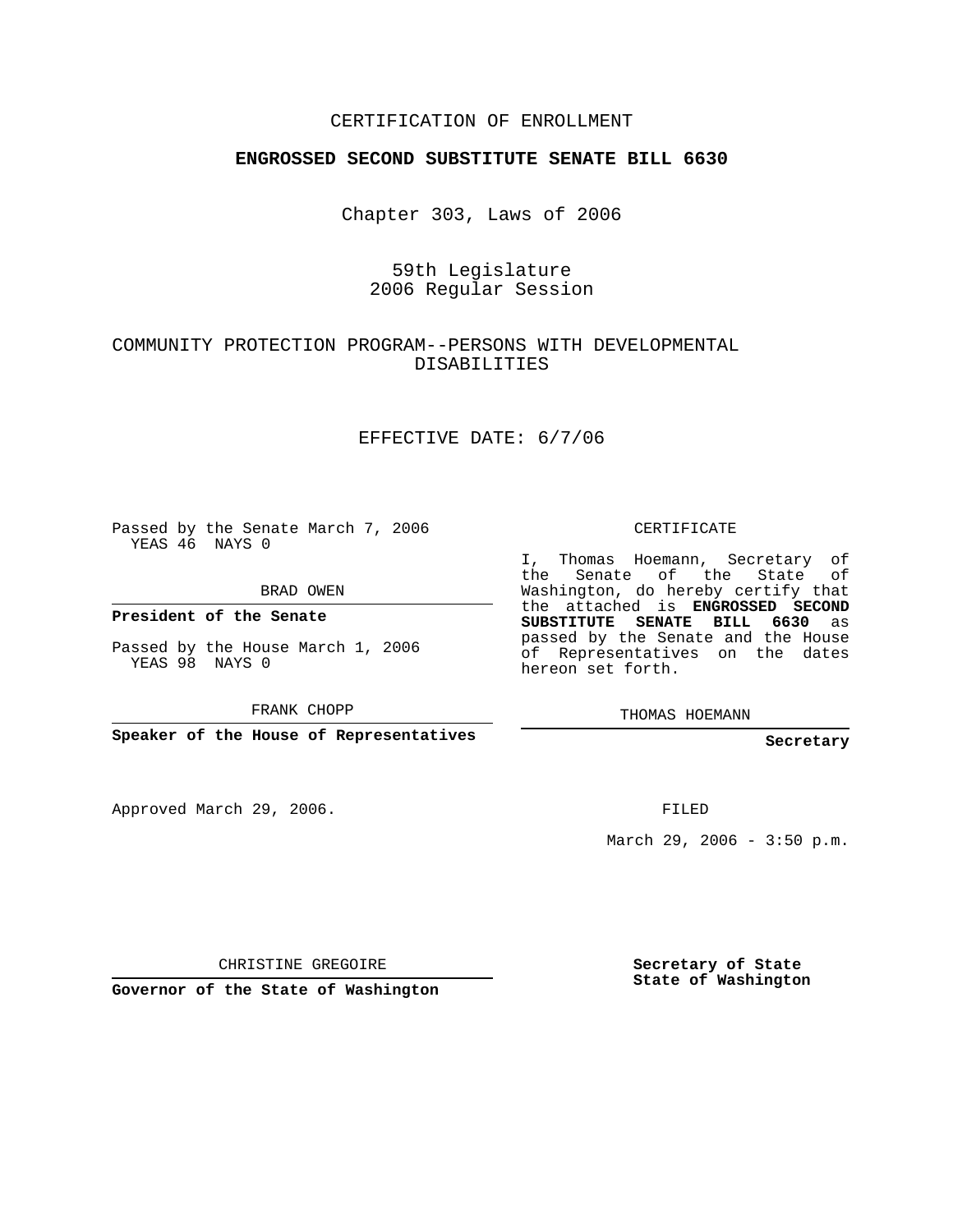# **ENGROSSED SECOND SUBSTITUTE SENATE BILL 6630** \_\_\_\_\_\_\_\_\_\_\_\_\_\_\_\_\_\_\_\_\_\_\_\_\_\_\_\_\_\_\_\_\_\_\_\_\_\_\_\_\_\_\_\_\_

\_\_\_\_\_\_\_\_\_\_\_\_\_\_\_\_\_\_\_\_\_\_\_\_\_\_\_\_\_\_\_\_\_\_\_\_\_\_\_\_\_\_\_\_\_

AS AMENDED BY THE HOUSE

Passed Legislature - 2006 Regular Session

#### **State of Washington 59th Legislature 2006 Regular Session**

**By** Senate Committee on Ways & Means (originally sponsored by Senators Kline, Prentice, Keiser, Fairley, Regala, McAuliffe and Kohl-Welles)

READ FIRST TIME 02/7/06.

 AN ACT Relating to establishing the community protection program for persons with developmental disabilities; amending RCW 71.09.060; reenacting and amending RCW 71.09.020; adding new sections to chapter 71A.12 RCW; creating a new section; and prescribing penalties.

BE IT ENACTED BY THE LEGISLATURE OF THE STATE OF WASHINGTON:

 NEW SECTION. **Sec. 1.** The department of social and health services is providing a structured, therapeutic environment for persons who are eligible for placement in the community protection program in order for them to live safely and successfully in the community while minimizing the risk to public safety.

 The legislature approves of steps already taken by the department to create a community protection program within the division of developmental disabilities.

 NEW SECTION. **Sec. 2.** Sections 3 through 9 of this act apply to a person:

 (1)(a) Who has been charged with or convicted of a crime and meets the following criteria:

(i) Has been convicted of one of the following: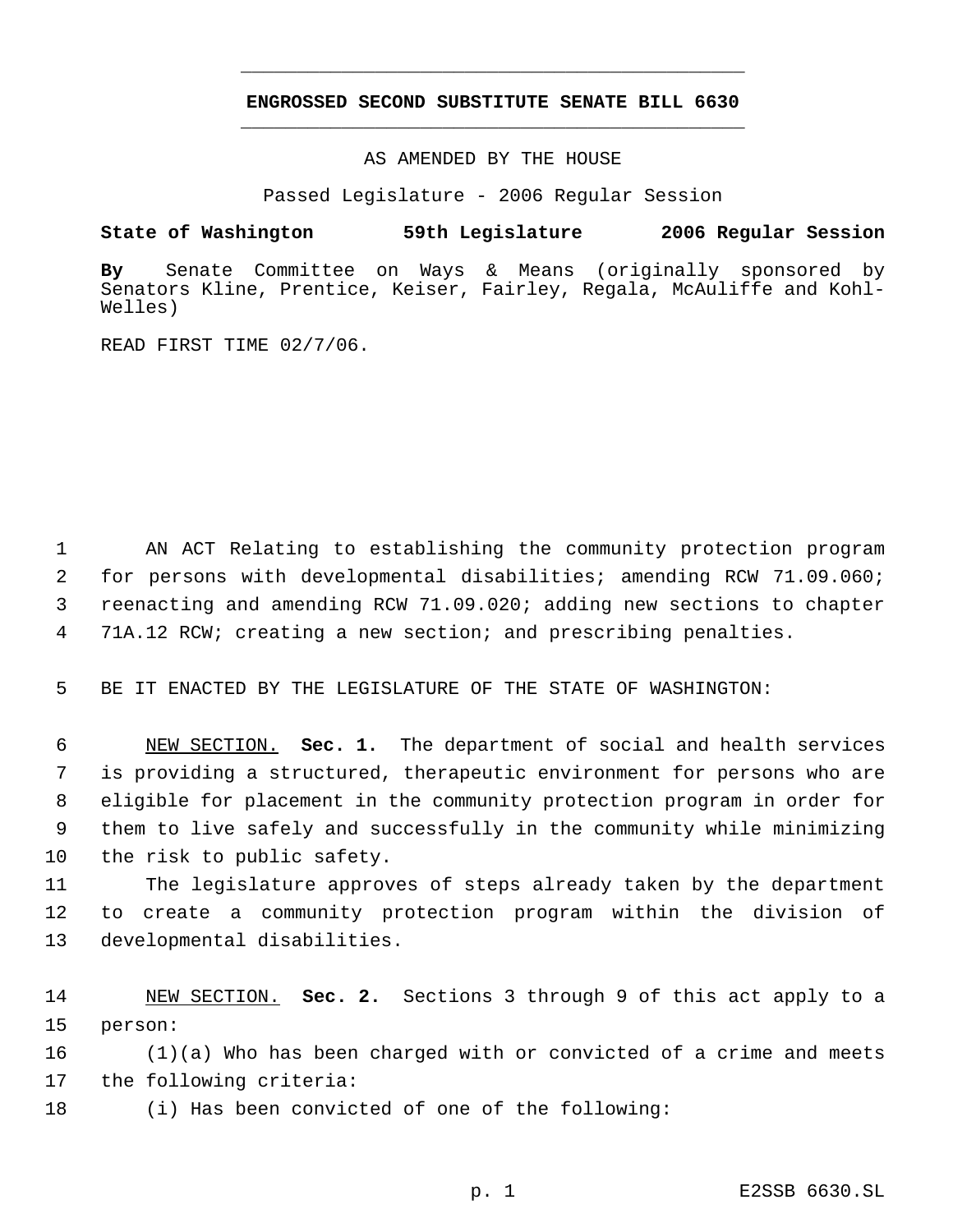(A) A crime of sexual violence as defined in chapter 9A.44 or 71.09 RCW including, but not limited to, rape, rape of a child, and child molestation;

 (B) Sexual acts directed toward strangers, individuals with whom a relationship has been established or promoted for the primary purpose of victimization, or persons of casual acquaintance with whom no substantial personal relationship exists; or

 (C) One or more violent offenses, as defined by RCW 9.94A.030; and (ii) Constitutes a current risk to others as determined by a qualified professional. Charges or crimes that resulted in acquittal must be excluded; or

 (b) Who has not been charged with and/or convicted of a crime, but meets the following criteria:

 (i) Has a history of stalking, violent, sexually violent, predatory, and/or opportunistic behavior which demonstrates a 16 likelihood to commit a violent, sexually violent, and/or predatory act; and

 (ii) Constitutes a current risk to others as determined by a qualified professional; and

 (2) Who has been determined to have a developmental disability as defined by RCW 71A.10.020(3).

 NEW SECTION. **Sec. 3.** The definitions in this section apply throughout this chapter unless the context clearly requires otherwise. (1) "Assessment" means the written opinion of a qualified professional stating, at a minimum:

 (a) Whether a person meets the criteria established in section 2 of this act;

(b) What restrictions are necessary.

 (2) "Certified community protection program intensive supported living services" means access to twenty-four-hour supervision, instruction, and support services as identified in the person's plan of care.

 (3) "Community protection program" means services specifically designed to support persons who meet the criteria of section 2 of this act.

(4) "Constitutes a risk to others" means a determination of a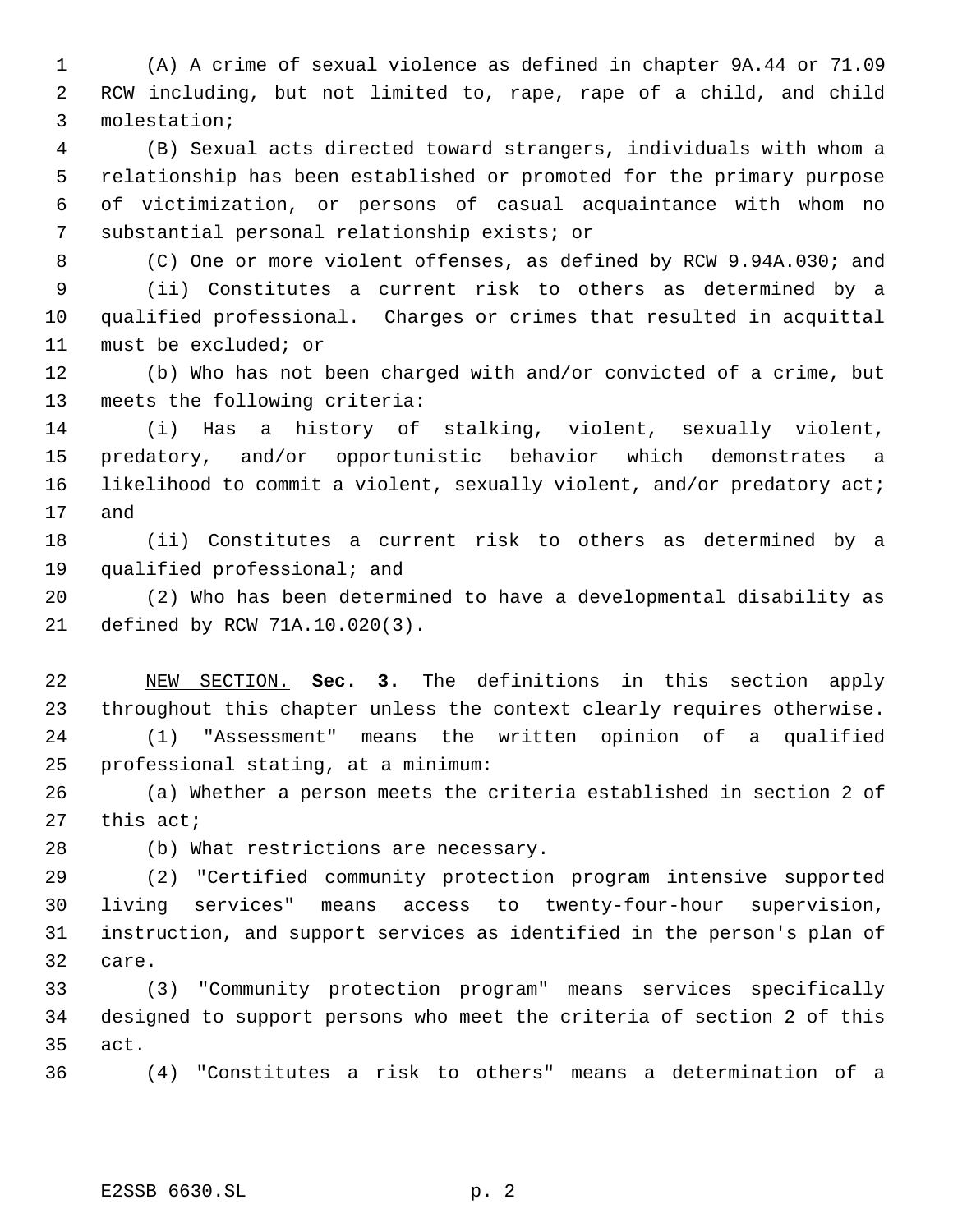person's risk and/or dangerousness based upon a thorough assessment by a qualified professional.

 (5) "Department" means the department of social and health services.

 (6) "Developmental disability" means that condition defined in RCW 71A.10.020(3).

 (7) "Disclosure" means providing copies of professional assessments, incident reports, legal documents, and other information pertaining to community protection issues to ensure the provider has all relevant information. Polygraph and plethysmograph reports are excluded from disclosure.

(8) "Division" means the division of developmental disabilities.

 (9) "Managed successfully" means that a person supported by a community protection program does not engage in the behavior identified in section 2 of this act.

 (10) "Opportunistic behavior" means an act committed on impulse, which is not premeditated.

 (11) "Predatory" means acts directed toward strangers, individuals with whom a relationship has been established or promoted for the primary purpose of victimization, or casual acquaintances with whom no substantial personal relationship exists. Predatory behavior may be characterized by planning and/or rehearsing the act, stalking, and/or grooming the victim.

 (12) "Qualified professional" means a person with at least three years' prior experience working with individuals with developmental disabilities, and: (a) If the person being assessed has demonstrated sexually aggressive or sexually violent behavior, that person must be assessed by a qualified professional who is a certified sex offender treatment provider, or affiliate sex offender treatment provider working under the supervision of a certified sex offender treatment provider; or (b) If the person being assessed has demonstrated violent, dangerous, or aggressive behavior, that person must be assessed by a licensed psychologist or psychiatrist who has received specialized training in the treatment of or has at least three years' prior experience treating violent or aggressive behavior.

 (13) "Treatment team" means the program participant and the group of people responsible for the development, implementation, and monitoring of the person's individualized supports and services. This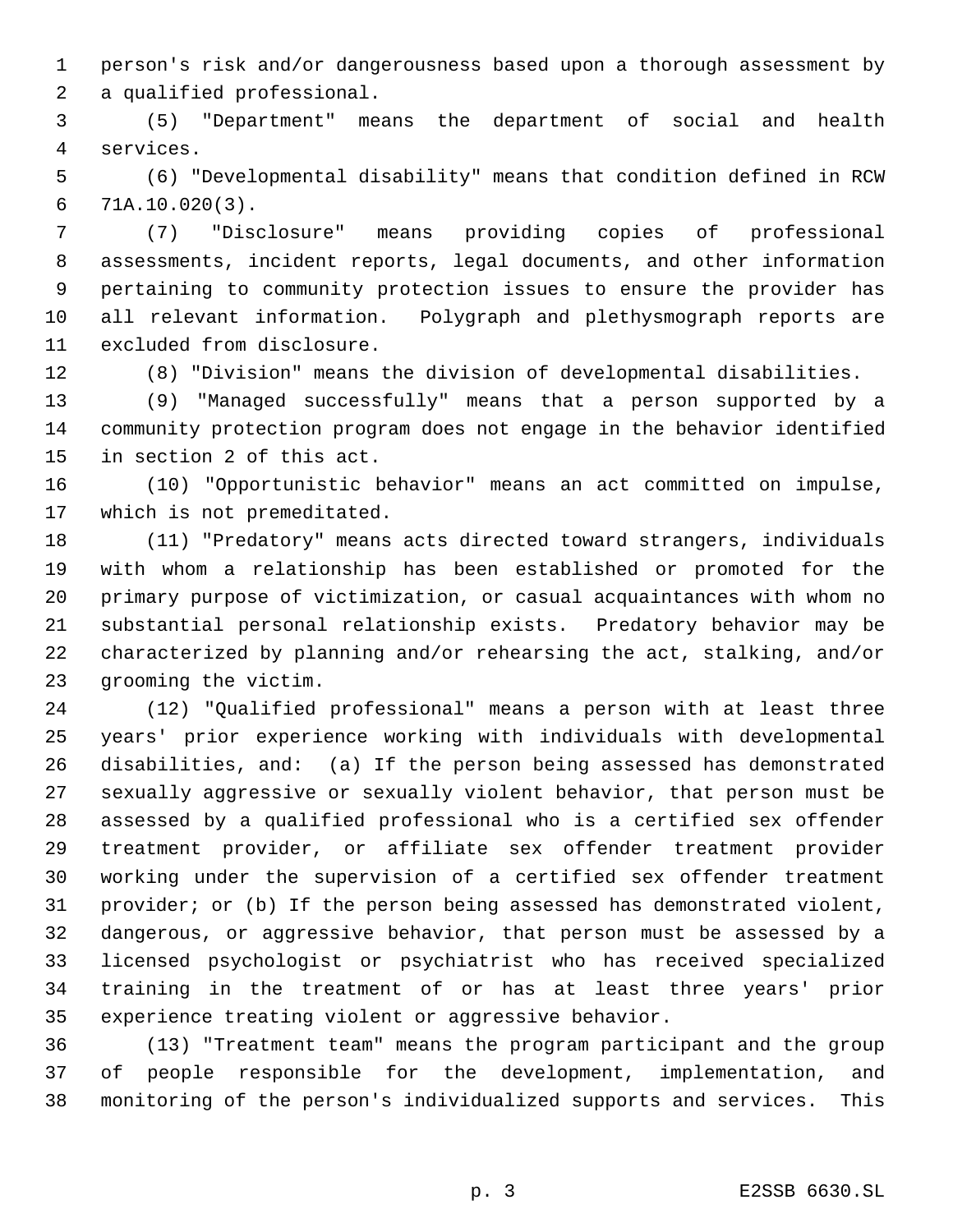group may include, but is not limited to, the case resource manager, therapist, residential provider, employment/day program provider, and the person's legal representative and/or family, provided the person consents to the family member's involvement.

 (14) "Violent offense" means any felony defined as a violent offense in RCW 9.94A.030.

 (15) "Waiver" means the community-based funding under section 1915 of Title XIX of the federal social security act.

 NEW SECTION. **Sec. 4.** (1) Prior to receiving services through the community protection program, a person must first receive an assessment of risk and/or dangerousness by a qualified professional. The assessment must be consistent with the guidelines for risk assessments and psychosexual evaluations developed by the department. The person requesting services and the person's legal representative have the right to choose the qualified professional who will perform the assessment from a list of state contracted qualified professionals. The assessment must contain, at a minimum, a determination by the qualified professional whether the person can be managed successfully in the community with reasonably available safeguards and that lesser restrictive residential placement alternatives have been considered and would not be reasonable for the person seeking services. The department may request an additional evaluation by a qualified professional evaluator who is contracted with the state.

 (2) Any person being considered for placement in the community protection program and his or her legal representative must be informed in writing of the following: (a) Limitations regarding the services 27 that will be available due to the person's community protection issues; (b) disclosure requirements as a condition of receiving services other than case management; (c) the requirement to engage in therapeutic treatment may be a condition of receiving certain services; (d) anticipated restrictions that may be provided including, but not limited to intensive supervision, limited access to television viewing, reading material, videos; (e) the right to accept or decline services; (f) the anticipated consequences of declining services such as the loss of existing services and removal from waiver services; (g) the right to an administrative fair hearing in accordance with department and division policy; (h) the requirement to sign a preplacement agreement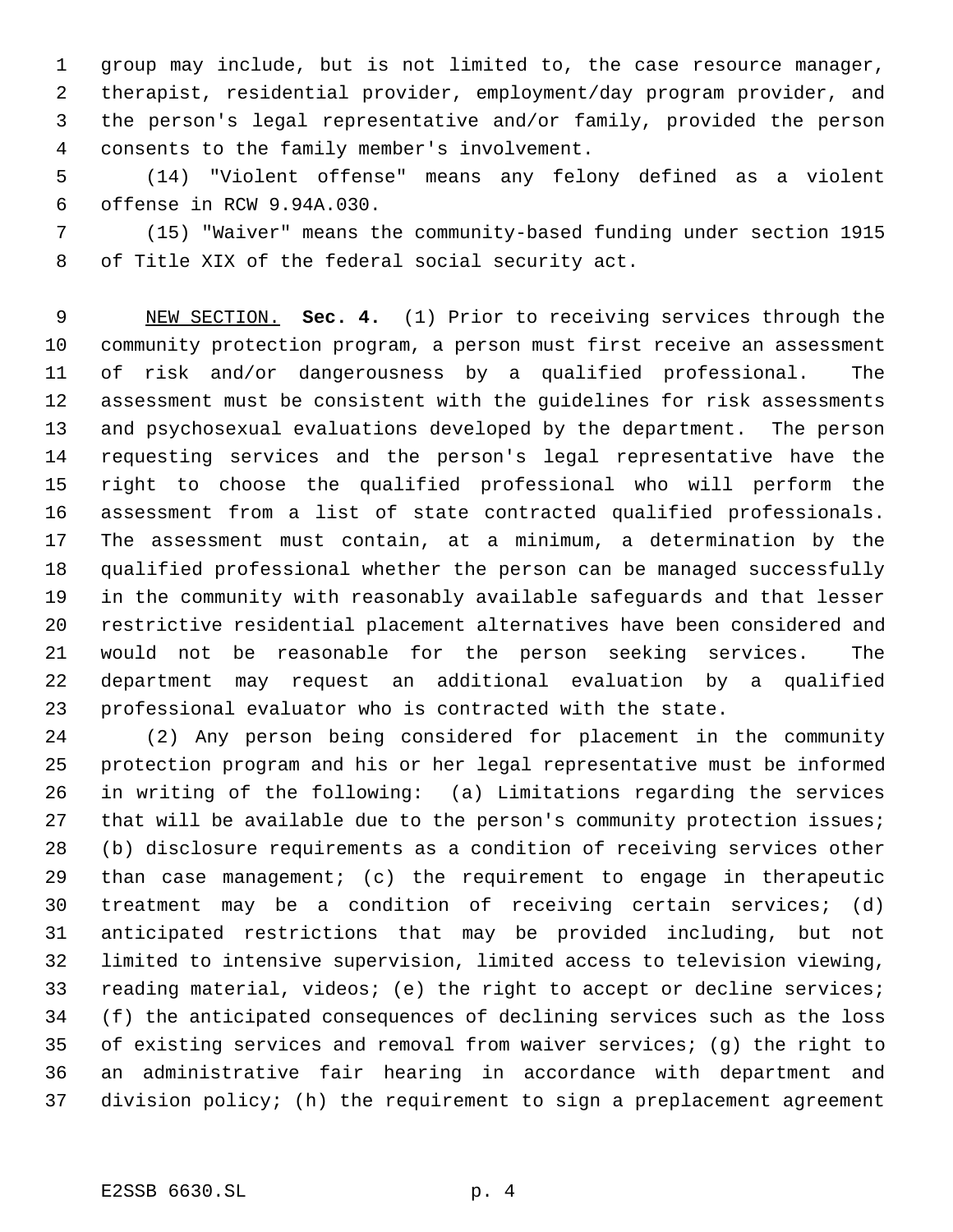as a condition of receiving community protection intensive supported living services; (i) the right to retain current services during the pendency of any challenge to the department's decision; (j) the right to refuse to participate in the program.

 (3)(a) If the department determines that a person is appropriate for placement in the community protection program, the individual and his or her legal representative shall receive in writing a determination by the department that the person meets the criteria for placement within the community protection program.

 (b) If the department determines that a person cannot be managed successfully in the community protection program with reasonably available safeguards, the department must notify the person and his or her legal representative in writing.

 NEW SECTION. **Sec. 5.** (1) Individuals receiving services through the department's community protection waiver retain all appeal rights provided for in RCW 71A.10.050. In addition, such individuals have a right to an administrative hearing pursuant to chapter 34.05 RCW to appeal the following decisions by the department:

(a) Termination of community protection waiver eligibility;

 (b) Assignment of the applicant to the community protection waiver; (c) Denial of a request for less restrictive community residential placement.

 (2) Final administrative decisions may be appealed pursuant to the provisions of RCW 34.05.510.

 (3) The secretary shall adopt rules concerning the procedure applicable to requests for hearings under this section and governing the conduct thereof.

 (4) When the department takes any action described in subsection (1) of this section it shall give notice as provided by RCW 71A.10.060. The notice must include a statement advising the person enrolled on the community protection waiver of the right to an adjudicative proceeding and the time limits for filing an application for an adjudicative proceeding. Notice must also include a statement advising the recipient of the right to file a petition for judicial review of a final administrative decision as provided in chapter 34.05 RCW.

(5) Nothing in this section creates an entitlement to placement on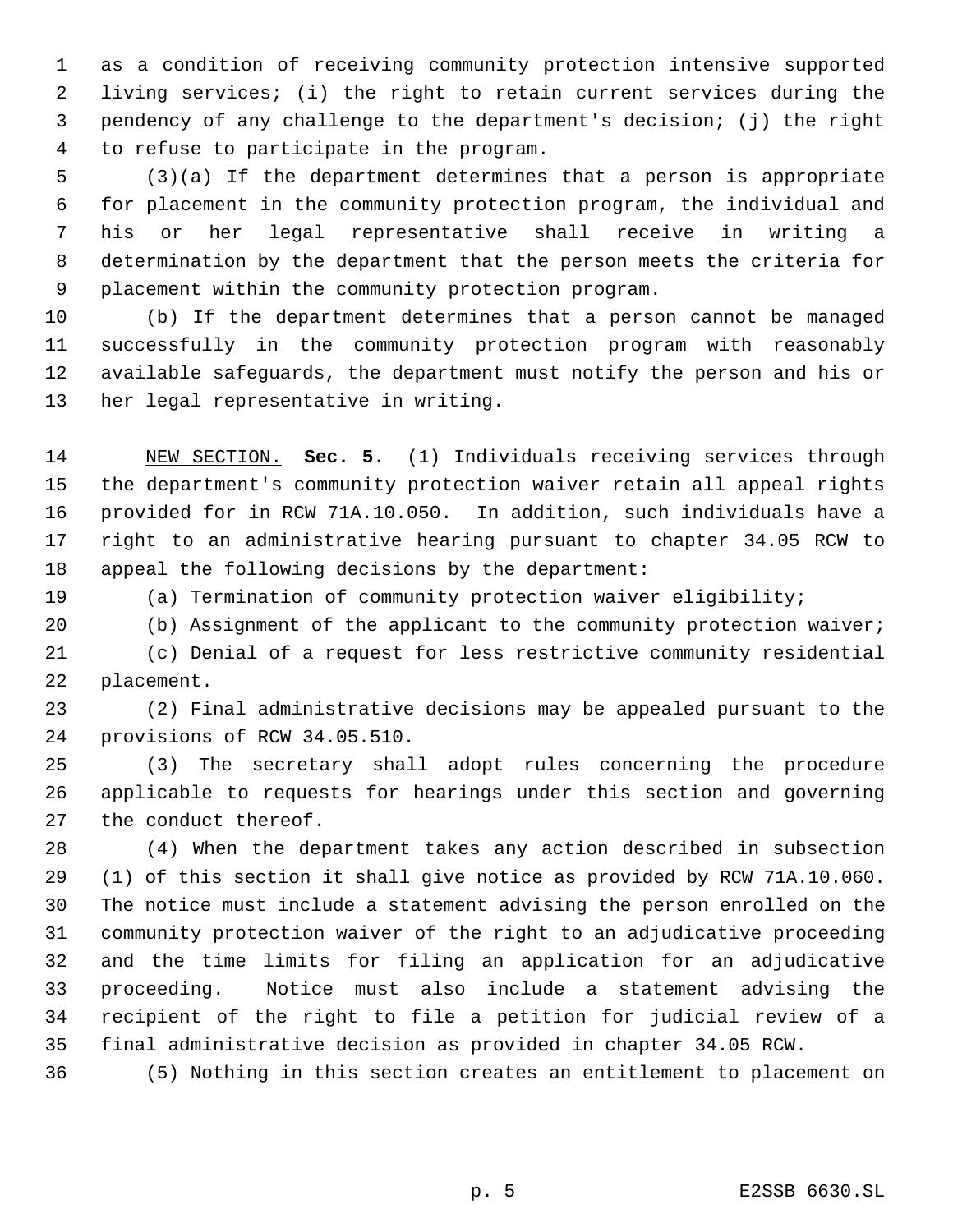the community protection waiver nor does it create a right to an administrative hearing on department decisions denying placement on the community protection waiver.

 NEW SECTION. **Sec. 6.** (1) Community protection program participants shall have appropriate opportunities to receive services in the least restrictive manner and in the least restrictive environments possible.

 (2) There must be a review by the treatment team every ninety days to assess each participant's progress, evaluate use of less restrictive measures, and make changes in the participant's program as necessary. The team must review all restrictions and recommend reductions if appropriate. The therapist must write a report annually evaluating the participant's risk of offense and/or risk of behaviors that are dangerous to self or others. The department shall have rules in place describing this process. If a treatment team member has reason to be concerned that circumstances have changed significantly, the team member may request that a complete reassessment be conducted at any time.

 NEW SECTION. **Sec. 7.** A participant who demonstrates success in complying with reduced restrictions and remains free of offenses that may indicate a relapse for at least twelve months, may be considered for placement in a less restrictive community residential setting.

 The process to move a participant to a less restrictive residential placement shall include, at a minimum:

 (1) Written verification of the person's treatment progress, compliance with reduced restrictions, an assessment of low risk of reoffense, and a recommendation as to suitable placement by the treatment team;

 (2) Development of a gradual phase out plan by the treatment team, projected over a reasonable period of time and includes specific criteria for evaluating reductions in restrictions, especially supervision;

 (3) The absence of any incidents that may indicate relapse for a minimum of twelve months;

(4) A written plan that details what supports and services,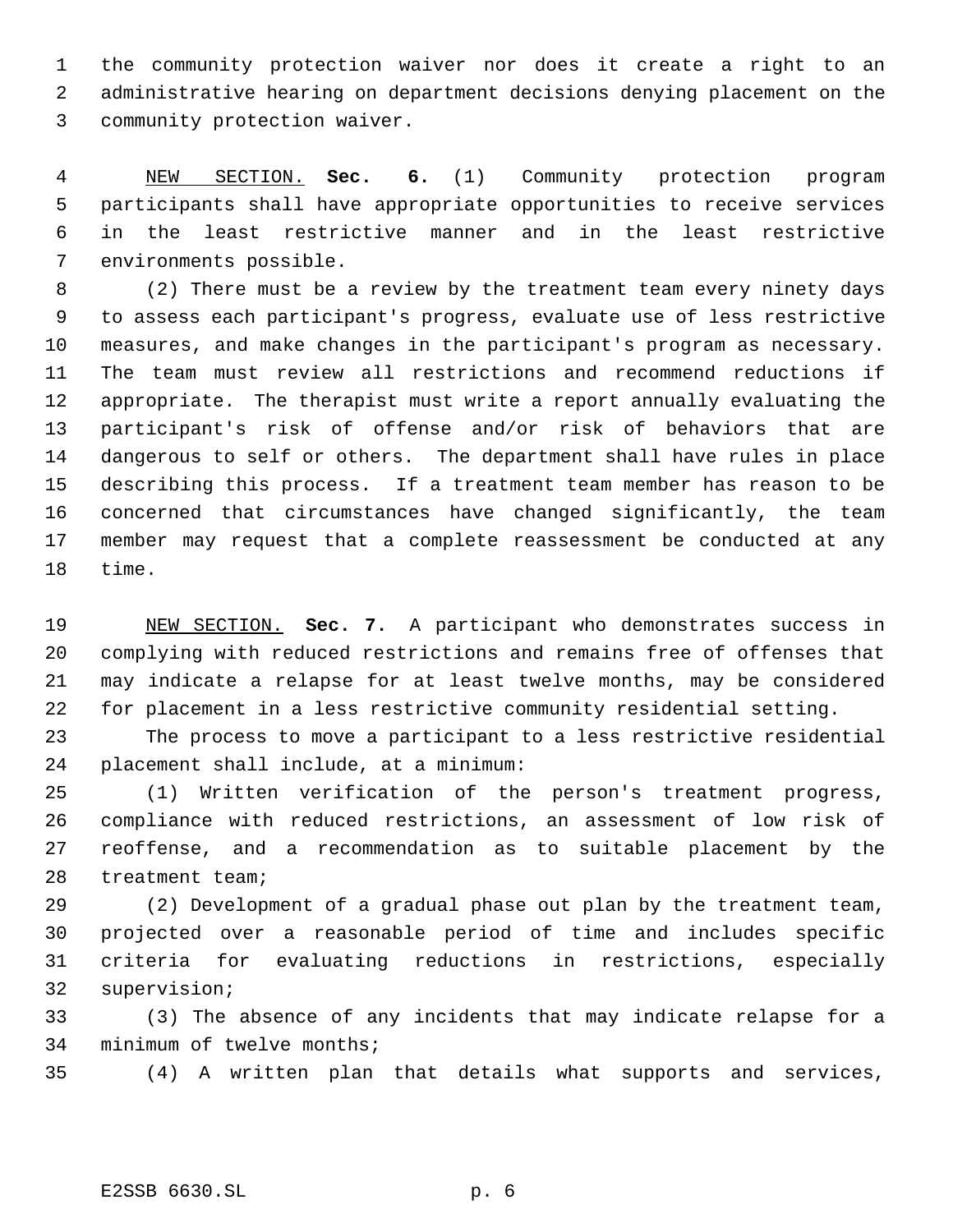including the level of supervision the person will receive from the division upon exiting the community protection program;

 (5) An assessment consistent with the guidelines for risk assessments and psychosexual evaluations developed by the division, conducted by a qualified professional. At a minimum, the assessment shall include:

 (a) An evaluation of the participant's risk of reoffense and/or dangerousness; and

 (b) An opinion as to whether or not the person can be managed successfully in a less restrictive community residential setting;

 (6) Recommendation by the treatment team that the participant is ready to move to a less restrictive community residential placement.

 NEW SECTION. **Sec. 8.** (1) The department is authorized to take one or more of the enforcement actions listed in subsection (2) of this section when the department finds that a provider of residential services and support with whom the department entered into an agreement under this chapter has:

 (a) Failed or refused to comply with the requirements of this 19 chapter or the rules adopted under it;

(b) Failed or refused to cooperate with the certification process;

 (c) Prevented or interfered with a certification, inspection, or 22 investigation by the department;

 (d) Failed to comply with any applicable requirements regarding vulnerable adults under chapter 74.34 RCW; or

 (e) Knowingly, or with reason to know, made a false statement of material fact related to certification or contracting with the department, or in any matter under investigation by the department.

(2) The department may:

(a) Decertify or refuse to renew the certification of a provider;

(b) Impose conditions on a provider's certification status;

(c) Suspend department referrals to the provider; or

 (d) Require a provider to implement a plan of correction developed by the department and to cooperate with subsequent monitoring of the provider's progress. In the event a provider fails to implement the plan of correction or fails to cooperate with subsequent monitoring, the department may impose civil penalties of not more than one hundred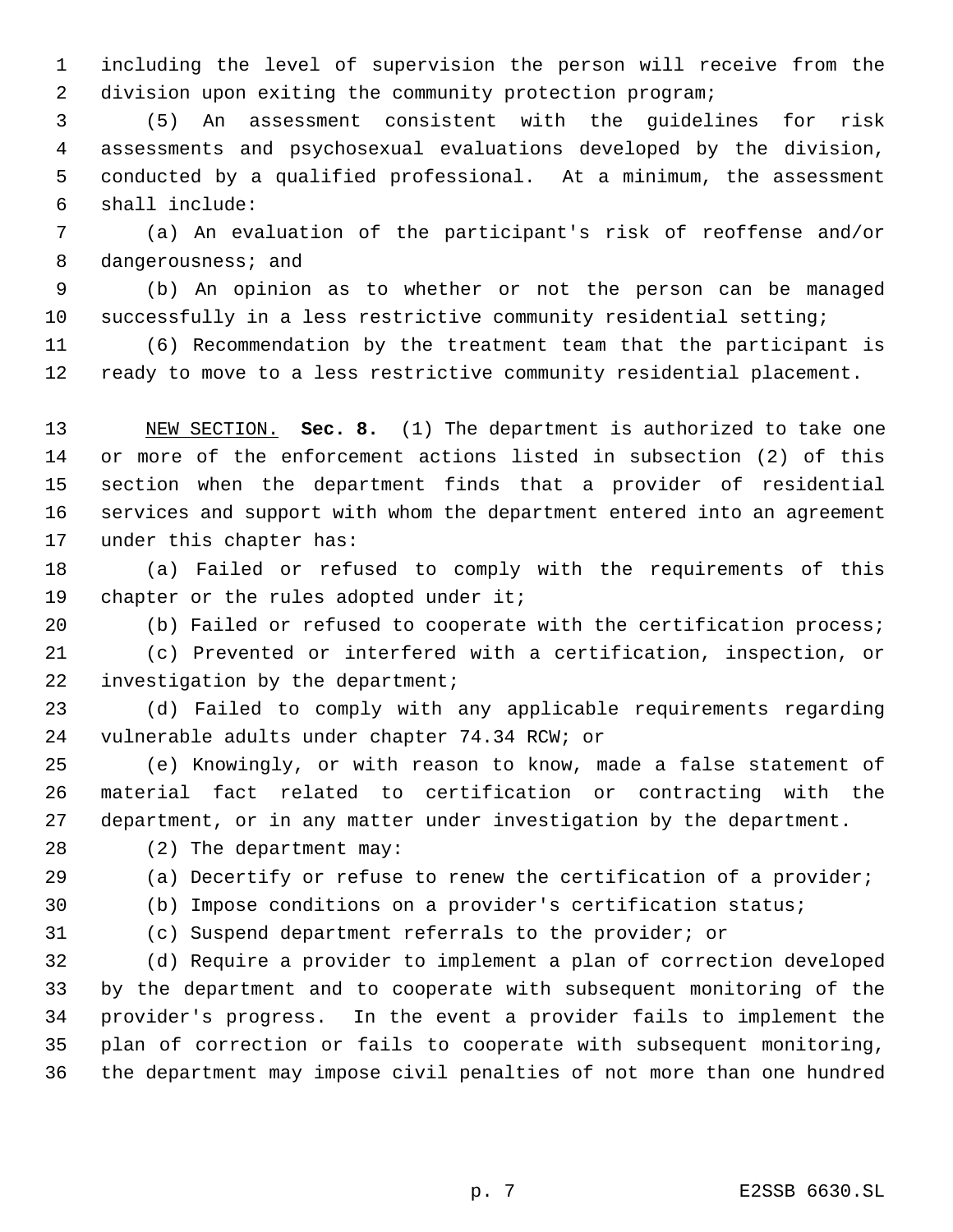fifty dollars per day per violation. Each day during which the same or similar action or inaction occurs constitutes a separate violation.

 (3) When determining the appropriate enforcement action or actions under subsection (2) of this section, the department must select actions commensurate with the seriousness of the harm or threat of harm to the persons being served by the provider. Further, the department may take enforcement actions that are more severe for violations that are uncorrected, repeated, pervasive, or which present a serious threat of harm to the health, safety, or welfare of persons served by the provider. The department shall by rule develop criteria for the selection and implementation of enforcement actions authorized in subsection (2) of this section. Rules adopted under this section shall include a process for an informal review upon request by a provider.

 (4) The provisions of chapter 34.05 RCW apply to enforcement actions under this section. Except for the imposition of civil penalties, the effective date of enforcement actions shall not be delayed or suspended pending any hearing or informal review.

 (5) The enforcement actions and penalties authorized in this section are not exclusive or exhaustive and nothing in this section prohibits the department from taking any other action authorized in statute or rule or under the terms of a contract with the provider.

 NEW SECTION. **Sec. 9.** The department shall develop and maintain rules, guidelines, or policy manuals, as appropriate, for implementing and maintaining the community protection program under this chapter.

 **Sec. 10.** RCW 71.09.020 and 2003 c 216 s 2 and 2003 c 50 s 1 are each reenacted and amended to read as follows:

 Unless the context clearly requires otherwise, the definitions in this section apply throughout this chapter.

 (1) "Department" means the department of social and health services.

 (2) "Health care facility" means any hospital, hospice care center, licensed or certified health care facility, health maintenance organization regulated under chapter 48.46 RCW, federally qualified health maintenance organization, federally approved renal dialysis center or facility, or federally approved blood bank.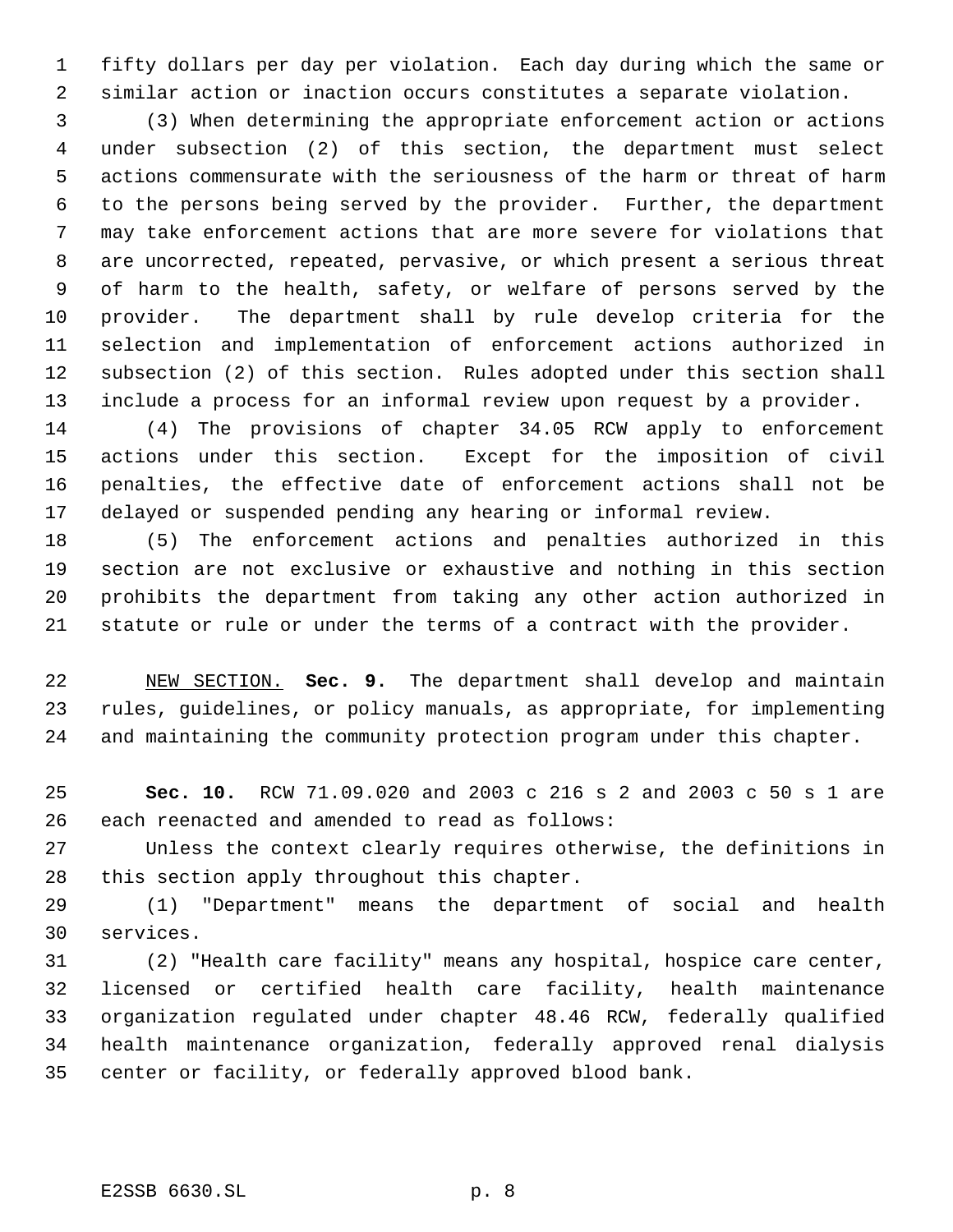(3) "Health care practitioner" means an individual or firm licensed or certified to engage actively in a regulated health profession.

 (4) "Health care services" means those services provided by health professionals licensed pursuant to RCW 18.120.020(4).

 (5) "Health profession" means those licensed or regulated professions set forth in RCW 18.120.020(4).

 (6) "Less restrictive alternative" means court-ordered treatment in a setting less restrictive than total confinement which satisfies the 9 conditions set forth in RCW 71.09.092. A less restrictive alternative may not include placement in the community protection program as pursuant to section 4 of this act.

 (7) "Likely to engage in predatory acts of sexual violence if not confined in a secure facility" means that the person more probably than not will engage in such acts if released unconditionally from detention on the sexually violent predator petition. Such likelihood must be evidenced by a recent overt act if the person is not totally confined at the time the petition is filed under RCW 71.09.030.

 (8) "Mental abnormality" means a congenital or acquired condition affecting the emotional or volitional capacity which predisposes the person to the commission of criminal sexual acts in a degree constituting such person a menace to the health and safety of others.

 (9) "Predatory" means acts directed towards: (a) Strangers; (b) individuals with whom a relationship has been established or promoted for the primary purpose of victimization; or (c) persons of casual acquaintance with whom no substantial personal relationship exists.

 (10) "Recent overt act" means any act or threat that has either caused harm of a sexually violent nature or creates a reasonable apprehension of such harm in the mind of an objective person who knows of the history and mental condition of the person engaging in the act.

 (11) "Risk potential activity" or "risk potential facility" means an activity or facility that provides a higher incidence of risk to the public from persons conditionally released from the special commitment center. Risk potential activities and facilities include: Public and private schools, school bus stops, licensed day care and licensed preschool facilities, public parks, publicly dedicated trails, sports fields, playgrounds, recreational and community centers, churches, synagogues, temples, mosques, public libraries, public and private youth camps, and others identified by the department following the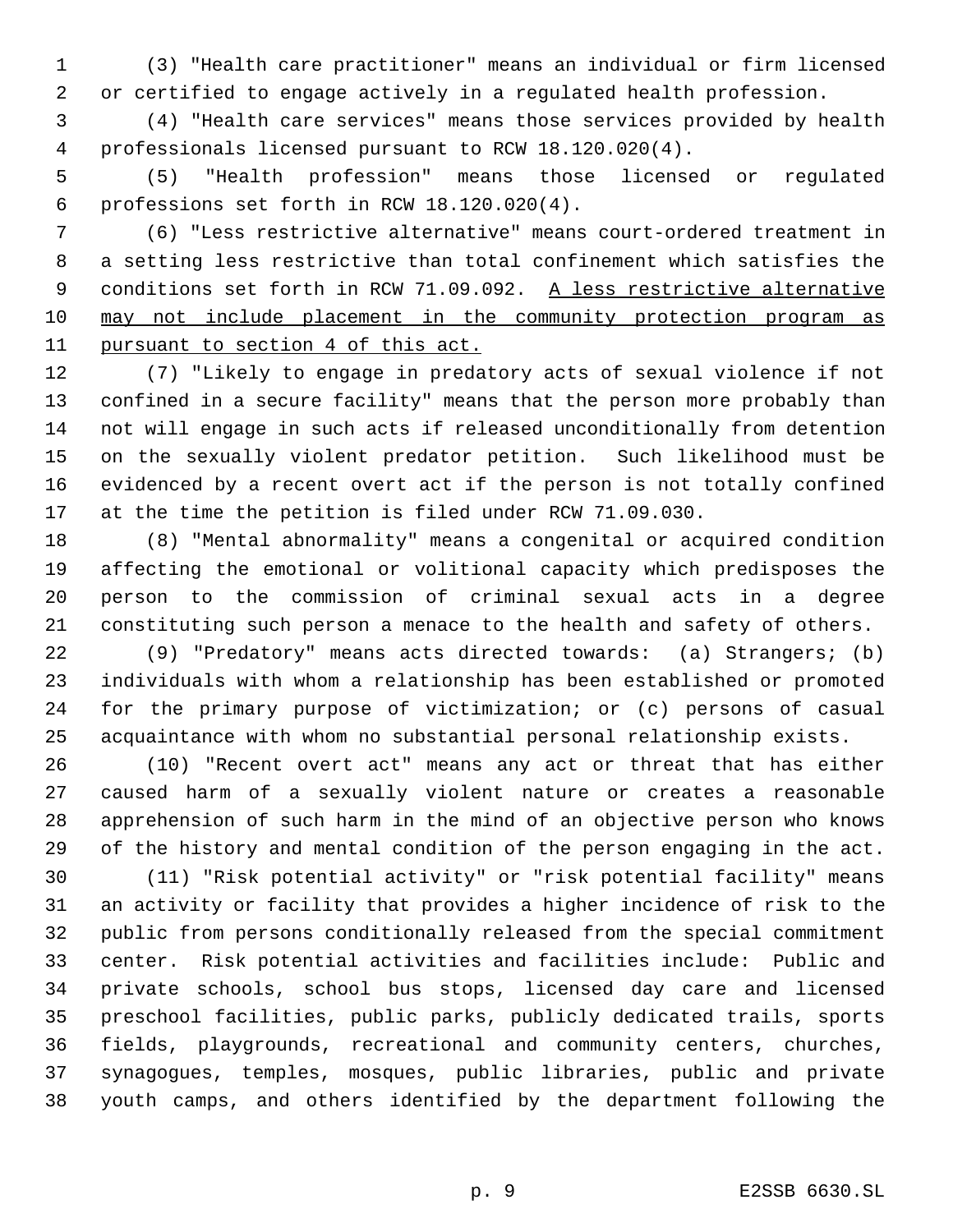hearings on a potential site required in RCW 71.09.315. For purposes of this chapter, "school bus stops" does not include bus stops established primarily for public transit.

 (12) "Secretary" means the secretary of social and health services or the secretary's designee.

 (13) "Secure facility" means a residential facility for persons civilly confined under the provisions of this chapter that includes security measures sufficient to protect the community. Such facilities include total confinement facilities, secure community transition facilities, and any residence used as a court-ordered placement under RCW 71.09.096.

 (14) "Secure community transition facility" means a residential facility for persons civilly committed and conditionally released to a less restrictive alternative under this chapter. A secure community transition facility has supervision and security, and either provides or ensures the provision of sex offender treatment services. Secure community transition facilities include but are not limited to the facility established pursuant to RCW 71.09.250(1)(a)(i) and any community-based facilities established under this chapter and operated by the secretary or under contract with the secretary.

 (15) "Sexually violent offense" means an act committed on, before, or after July 1, 1990, that is: (a) An act defined in Title 9A RCW as rape in the first degree, rape in the second degree by forcible compulsion, rape of a child in the first or second degree, statutory rape in the first or second degree, indecent liberties by forcible compulsion, indecent liberties against a child under age fourteen, incest against a child under age fourteen, or child molestation in the first or second degree; (b) a felony offense in effect at any time prior to July 1, 1990, that is comparable to a sexually violent offense as defined in (a) of this subsection, or any federal or out-of-state conviction for a felony offense that under the laws of this state would be a sexually violent offense as defined in this subsection; (c) an act of murder in the first or second degree, assault in the first or second degree, assault of a child in the first or second degree, kidnapping in the first or second degree, burglary in the first degree, residential burglary, or unlawful imprisonment, which act, either at the time of sentencing for the offense or subsequently during civil commitment proceedings pursuant to this chapter, has been determined beyond a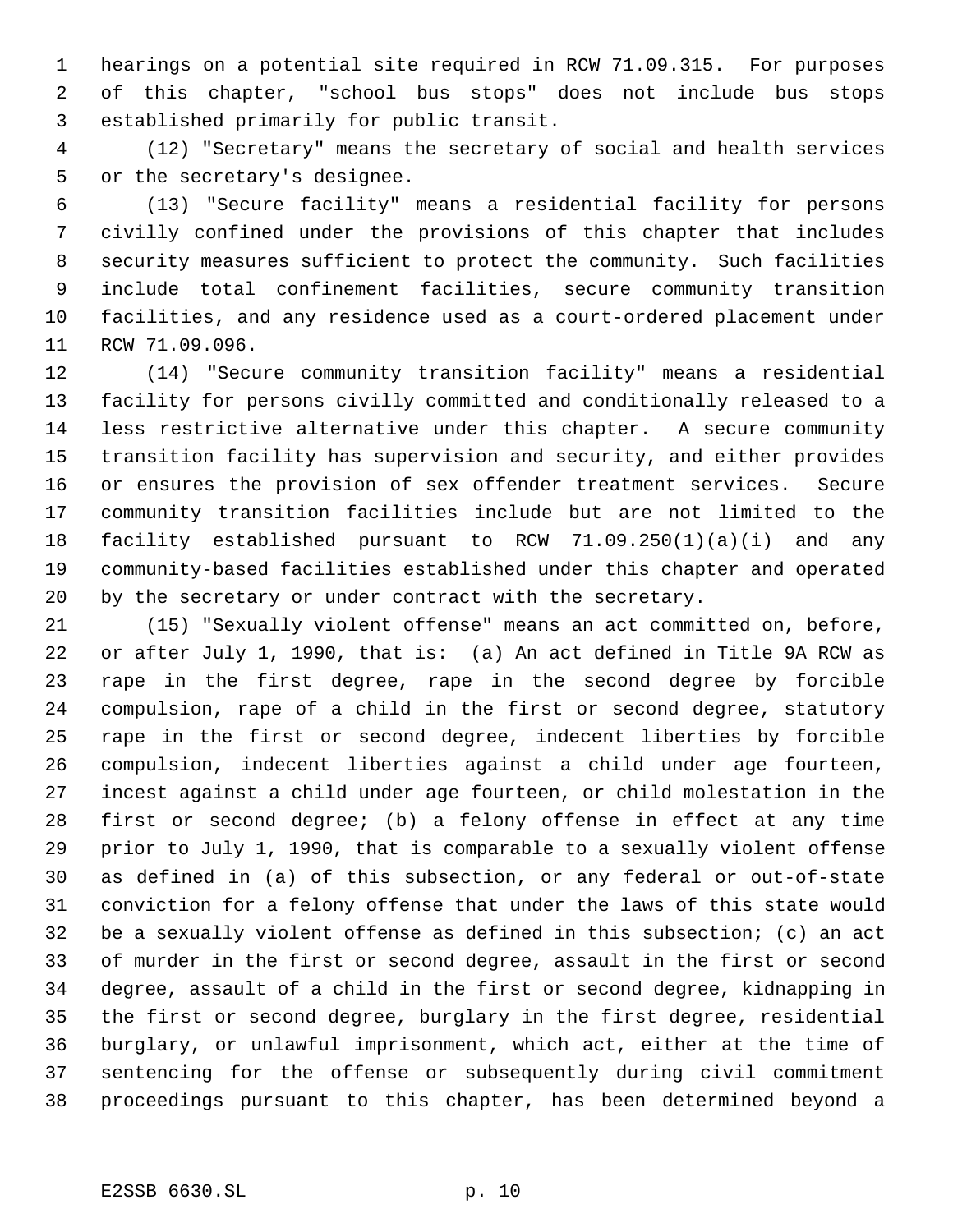reasonable doubt to have been sexually motivated, as that term is defined in RCW 9.94A.030; or (d) an act as described in chapter 9A.28 RCW, that is an attempt, criminal solicitation, or criminal conspiracy to commit one of the felonies designated in (a), (b), or (c) of this subsection.

 (16) "Sexually violent predator" means any person who has been convicted of or charged with a crime of sexual violence and who suffers from a mental abnormality or personality disorder which makes the person likely to engage in predatory acts of sexual violence if not confined in a secure facility.

 (17) "Total confinement facility" means a secure facility that provides supervision and sex offender treatment services in a total confinement setting. Total confinement facilities include the special commitment center and any similar facility designated as a total confinement facility by the secretary.

 **Sec. 11.** RCW 71.09.060 and 2001 c 286 s 7 are each amended to read as follows:

 (1) The court or jury shall determine whether, beyond a reasonable doubt, the person is a sexually violent predator. In determining whether or not the person would be likely to engage in predatory acts of sexual violence if not confined in a secure facility, the fact finder may consider only placement conditions and voluntary treatment options that would exist for the person if unconditionally released 24 from detention on the sexually violent predator petition. The community protection program under section 4 of this act may not be considered as a placement condition or treatment option available to 27 the person if unconditionally released from detention on a sexually 28 violent predator petition. When the determination is made by a jury, the verdict must be unanimous.

 If, on the date that the petition is filed, the person was living in the community after release from custody, the state must also prove beyond a reasonable doubt that the person had committed a recent overt act. If the state alleges that the prior sexually violent offense that forms the basis for the petition for commitment was an act that was 35 sexually motivated as provided in RCW 71.09.020( $(\frac{+6}{})$ )  $(15)(c)$ , the state must prove beyond a reasonable doubt that the alleged sexually violent act was sexually motivated as defined in RCW 9.94A.030.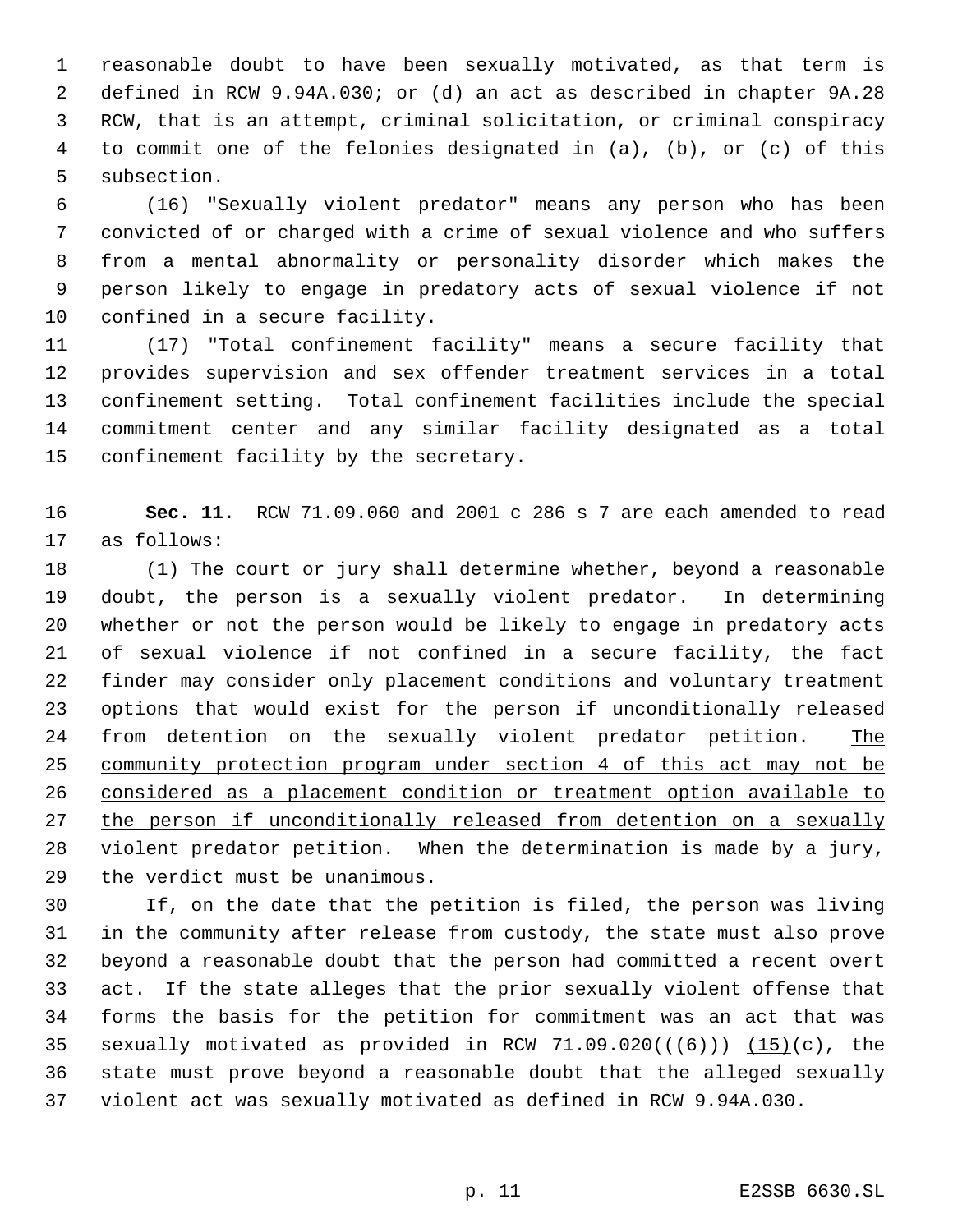If the court or jury determines that the person is a sexually violent predator, the person shall be committed to the custody of the department of social and health services for placement in a secure facility operated by the department of social and health services for control, care, and treatment until such time as: (a) The person's condition has so changed that the person no longer meets the definition of a sexually violent predator; or (b) conditional release to a less restrictive alternative as set forth in RCW 71.09.092 is in the best interest of the person and conditions can be imposed that would adequately protect the community.

 If the court or unanimous jury decides that the state has not met its burden of proving that the person is a sexually violent predator, the court shall direct the person's release.

 If the jury is unable to reach a unanimous verdict, the court shall declare a mistrial and set a retrial within forty-five days of the date of the mistrial unless the prosecuting agency earlier moves to dismiss the petition. The retrial may be continued upon the request of either party accompanied by a showing of good cause, or by the court on its own motion in the due administration of justice provided that the respondent will not be substantially prejudiced. In no event may the person be released from confinement prior to retrial or dismissal of the case.

 (2) If the person charged with a sexually violent offense has been found incompetent to stand trial, and is about to or has been released pursuant to RCW 10.77.090(4), and his or her commitment is sought pursuant to subsection (1) of this section, the court shall first hear evidence and determine whether the person did commit the act or acts charged if the court did not enter a finding prior to dismissal under RCW 10.77.090(4) that the person committed the act or acts charged. The hearing on this issue must comply with all the procedures specified in this section. In addition, the rules of evidence applicable in criminal cases shall apply, and all constitutional rights available to defendants at criminal trials, other than the right not to be tried while incompetent, shall apply. After hearing evidence on this issue, the court shall make specific findings on whether the person did commit the act or acts charged, the extent to which the person's incompetence or developmental disability affected the outcome of the hearing, including its effect on the person's ability to consult with and assist